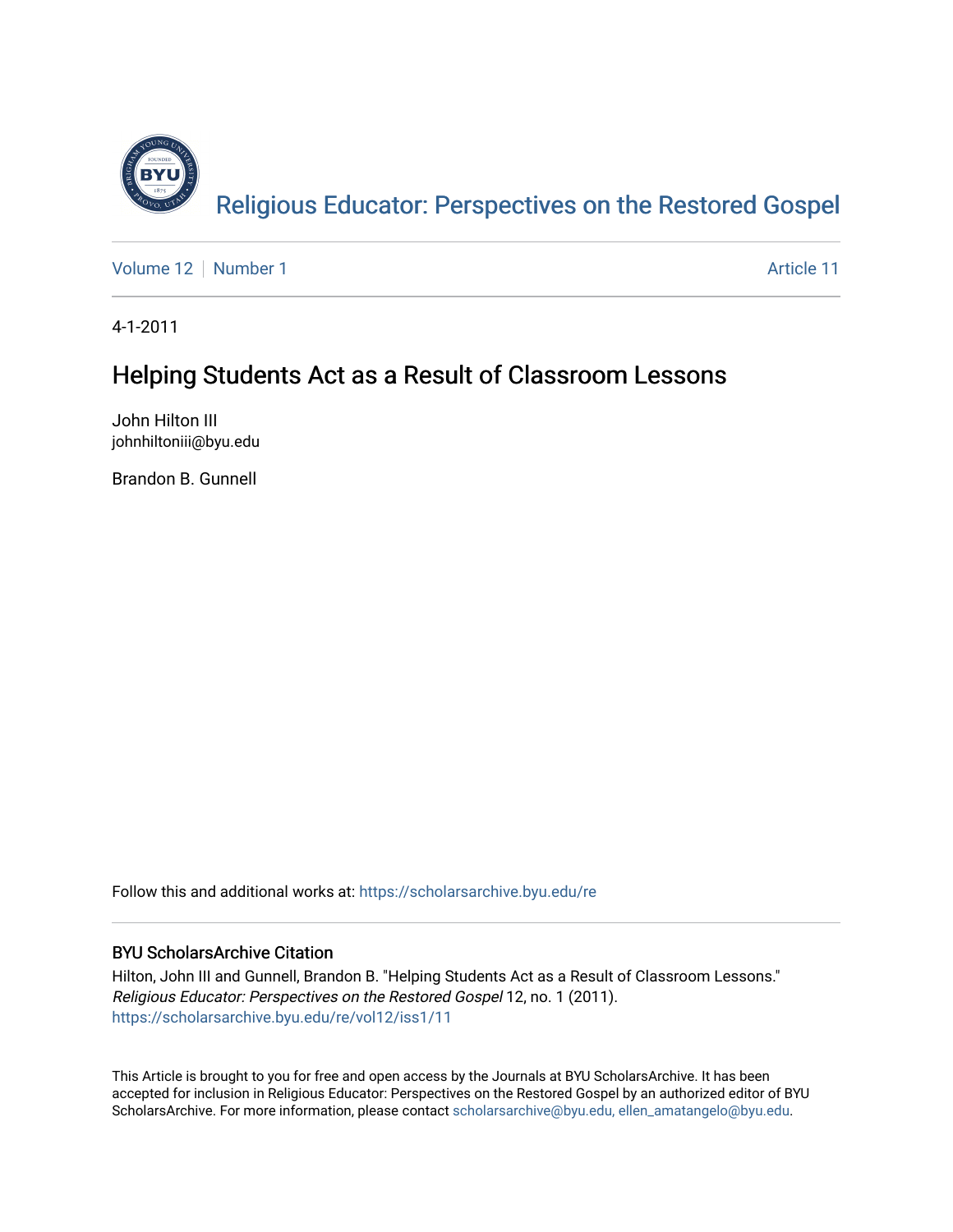

The aim of a teacher is to inspire the individual and help students act as a result of what they learn in the classroom.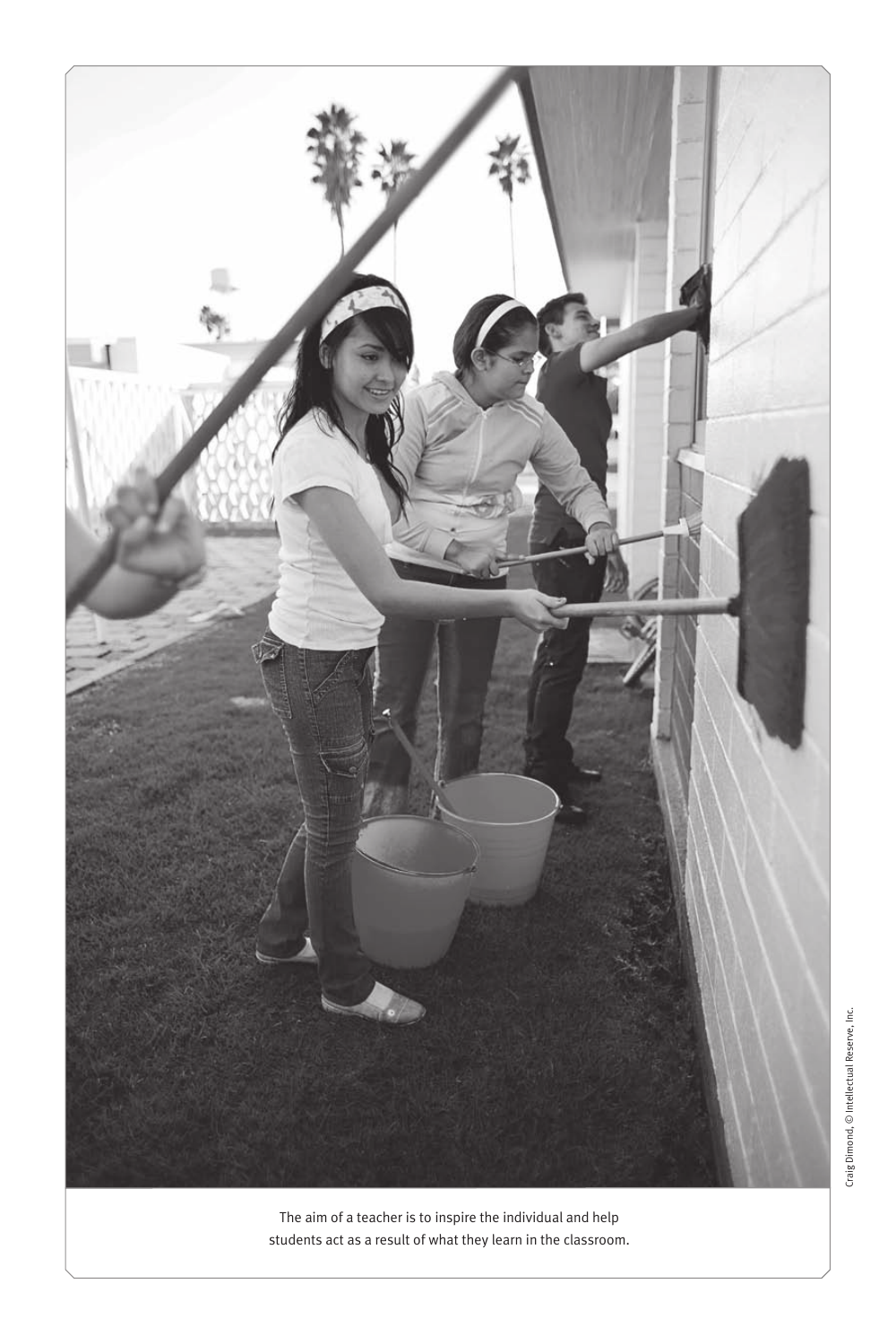# *Helping Students Act as a Result of Classroom Lessons*

john hilton iii and brandon b. gunnell

John Hilton III *(johnhiltoniii@byu.edu)* manages the public websites for Seminaries and Institutes

Brandon B. Gunnell *(gunnellbb@ldschurch.org)* is the principal at Hillcrest Seminary.

President Thomas S. Monson taught, "The goal of gospel teaching . . . is  $\Gamma$  not to 'pour information' into the minds of class members.  $\dots$  The aim is to inspire the individual to think about, feel about, and then do something about living gospel principles."<sup>1</sup> In this same talk he emphasized the importance of taking action as it relates to learning, saying, "I hear and I forget; I see and I remember; I do and I learn."<sup>2</sup> Thus a key responsibility in the role of a religious educator is to help students *do* things as a result of what they learn in the classroom. President Howard W. Hunter explained one of the reasons why this is so: "Action is one of the chief foundations of personal testimony. The surest witness is that which comes firsthand out of personal experience [see John 7:16–17].  $\dots$ This, then, is the finest source of personal testimony. One knows because he has experienced."3

Similarly, in a roundtable discussion sponsored by Seminaries and Institutes, Elder Kim B. Clark said:

How do you create an environment where students can exercise agency and act in order to authorize the Holy Ghost to teach them? That means that for teachers—as they think about the question "How can I help the students have the Holy Ghost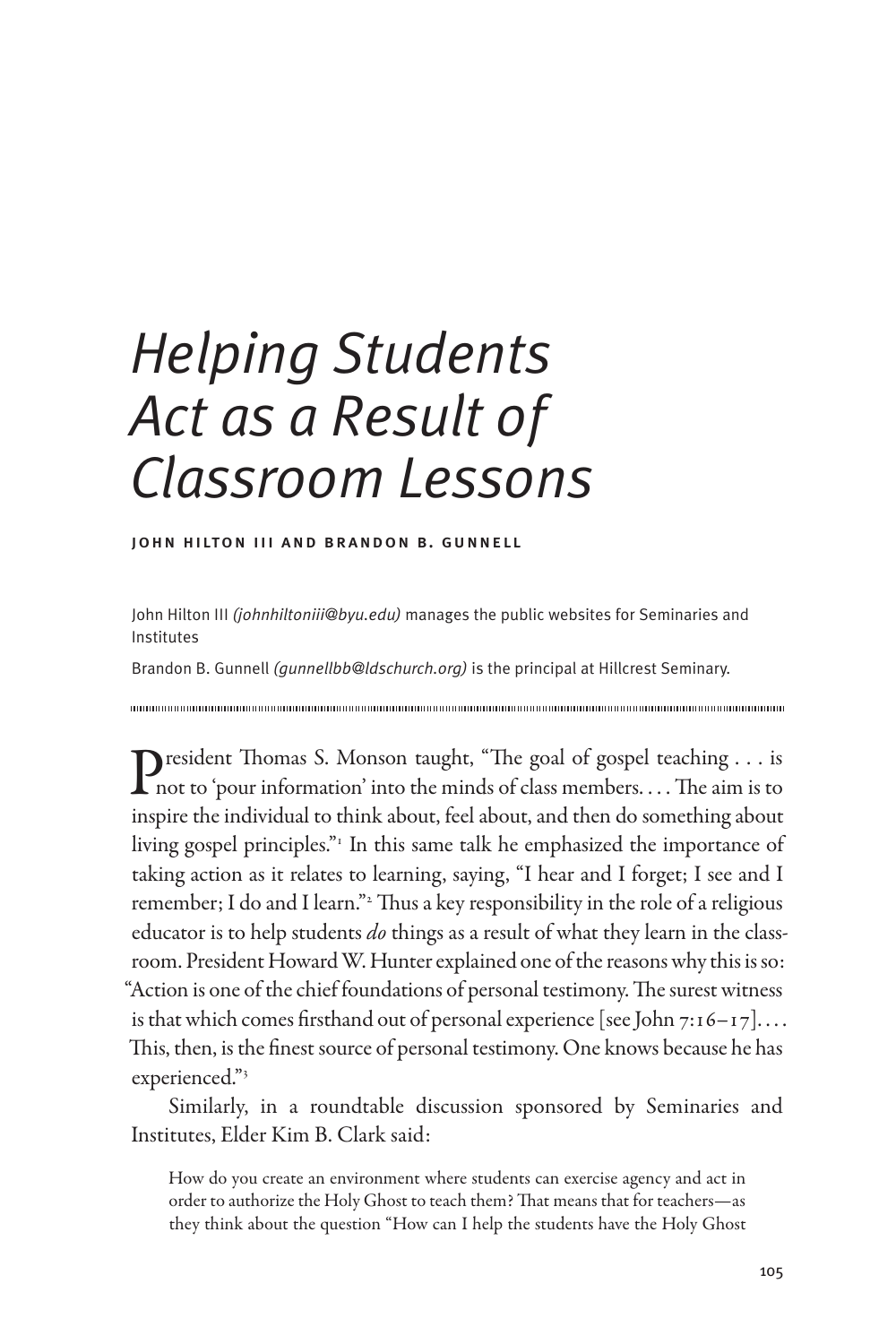more powerfully in their lives?"—it becomes a question of "Well, how can I create an environment or experiences where they can exercise their agency?"

One of the things that I think is so powerful, and we see it in the way missionaries are taught to teach, is teachers inviting students to make a commitment, to take some kind of purposeful action. It happens even when you're teaching calculus really anything—when you invite the student to make a commitment, to act in a certain way, or to undertake a certain set of activities by committing to do it. In that action the students then open their minds both to the Spirit and to the experiences that they are about to have. That's how they learn. . . .

I think when we give the students the opportunity to exercise their agency, it sort of opens them to change in their hearts and in their minds. It's an amazing thing to watch because you can really see the work of the Lord going on in that person.4

While serving as president of Ricks college, David A. Bednar gave a devotional address in which he focused on two lines of scripture that emphasize the importance of taking action as a result of learning. The first phrase was, "Act in doctrine" (D&C 101:78). After quoting this verse in the Doctrine and Covenants, President Bednar said, "Would you not normally think doctrine is something you study, something you learn, something you remember? It is interesting that the Lord in this revelation says doctrine is something you and I should *act in*. Ultimately, the Lord is interested not just in knowledge, but in spiritual intelligence—in applying what we know for righteous purposes."<sup>5</sup>

The second line he focused on came from John 3:21: "He that doeth truth cometh to the light." Speaking of this verse, President Bednar said, "Would you normally think of truth as something you do? The message from the Lord in this revelation is that truth is something we should *do*. Doctrine and principle are things we should *act in*. . . . You will find throughout the scriptures a pattern of knowledge being related to performing and doing and applying what we know for righteous purposes."6 Taking these foregoing quotes into account, it is clear that taking action should be a key outcome of students' participation in religious instruction.

#### **General Principles for Helping Students Act**

Sunday School general president Russell T. Osguthorpe said, "Elder David A. Bednar shared these three simple elements of effective teaching in a recent training meeting: (1) key doctrine, (2) invitation to action, and (3) promised blessings."7 The importance of the first point, teaching key doctrine, has been frequently emphasized.<sup>8</sup> It is clear that without an understanding of key doctrine, students will be much less likely to act. The next two elements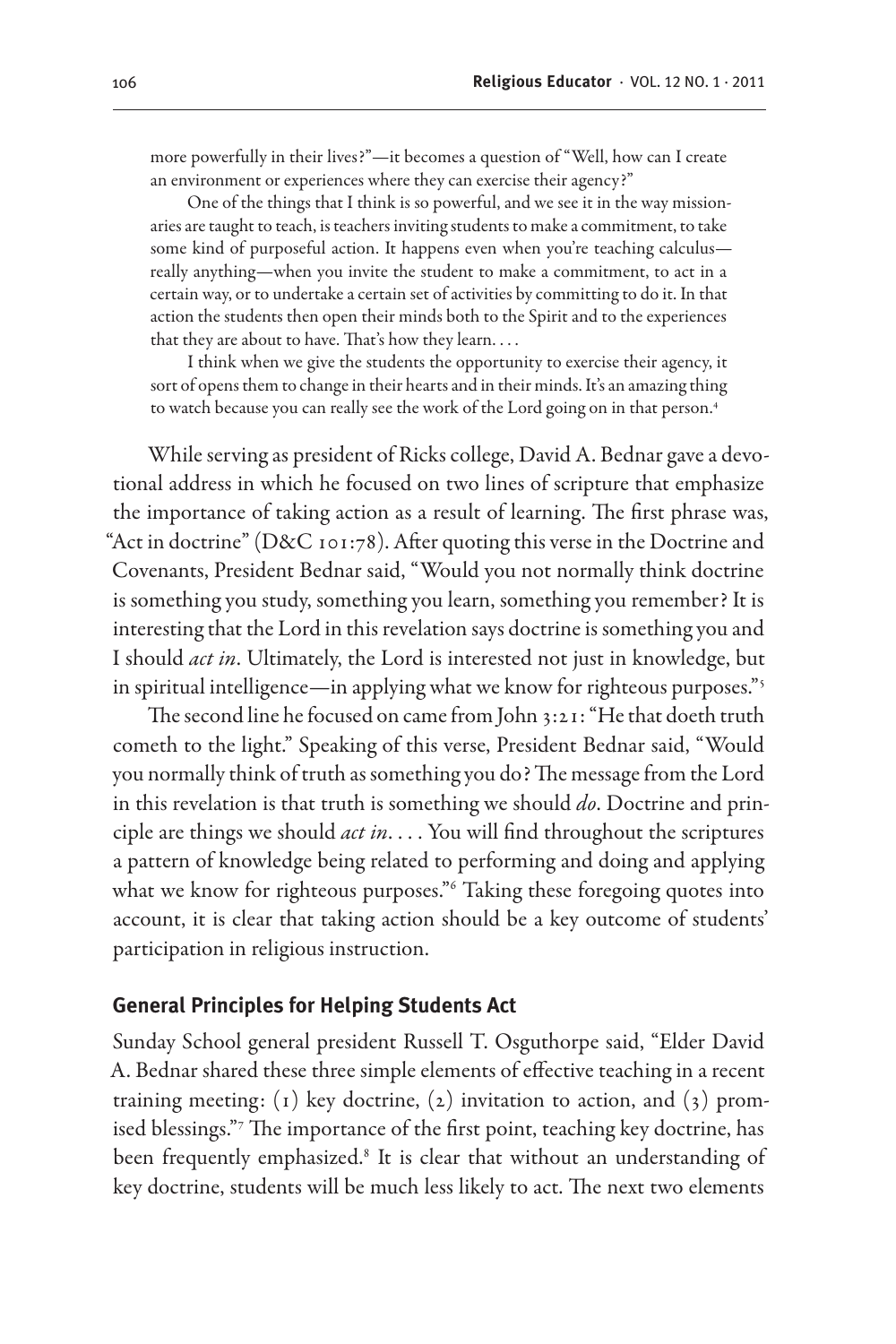of effective teaching, invitation to act and promised blessings, are explicitly related to helping students act.

*Invitations to act.* The book *Preach My Gospel* states, "Rarely, if ever, should you talk to people or teach them without extending an invitation to do something that will strengthen their faith in Christ. . . . People will not likely change unless they are invited to do so."9 Brother Osguthorpe emphasized this importance of making frequent invitations, saying, "My question to each of us today is this: Is there anyone here who is receiving too many inspired invitations, invitations that help us improve? Is anyone's e-mail inbox overflowing with inspiring invitations? Is anyone's phone overloaded with text messages that invite us to come unto Christ? I don't think so. . . . We can all invite others to do what they really want to do but can't do without our help. And really, it's not that they can't do it—sometimes they just need to be invited."<sup>10</sup>

An important part of inviting students to act is following up on their commitments to act. *Preach My Gospel* states, "Extending an invitation without following up is like beginning a journey without finishing it or buying a ticket to a concert without going into the theater. Without the completed action, the commitment is hollow."11

*Promised blessings.* The third principle stated by Elder Bednar, "promised blessings," is perhaps the least discussed of the three elements of effective teaching. When ancient and modern prophets teach, they often promise blessings.12 *Preach My Gospel* states, "People need a reason to change their thoughts and actions. Promised blessings often provide powerful motivation to obey God. . . . As you testify of a commandment, talk about the blessings you have received from living that commandment. Promise those whom you teach that they can enjoy similar blessings."13

#### **Helping Students to Act**

Religious educators can, in a variety of ways, help students to act. Some find that assigning grades can be a helpful motivation. We, as seminary teachers, would like to share an approach we have tried.

Over the course of a semester we increased our focus on helping students act as a result of what they learned in class. We do not claim to have uncovered the most effective approach, and we do not suggest that others copy what we did. Our purpose in chronicling our efforts is simply to share our attempt to help students act, and more importantly, to let students share the impact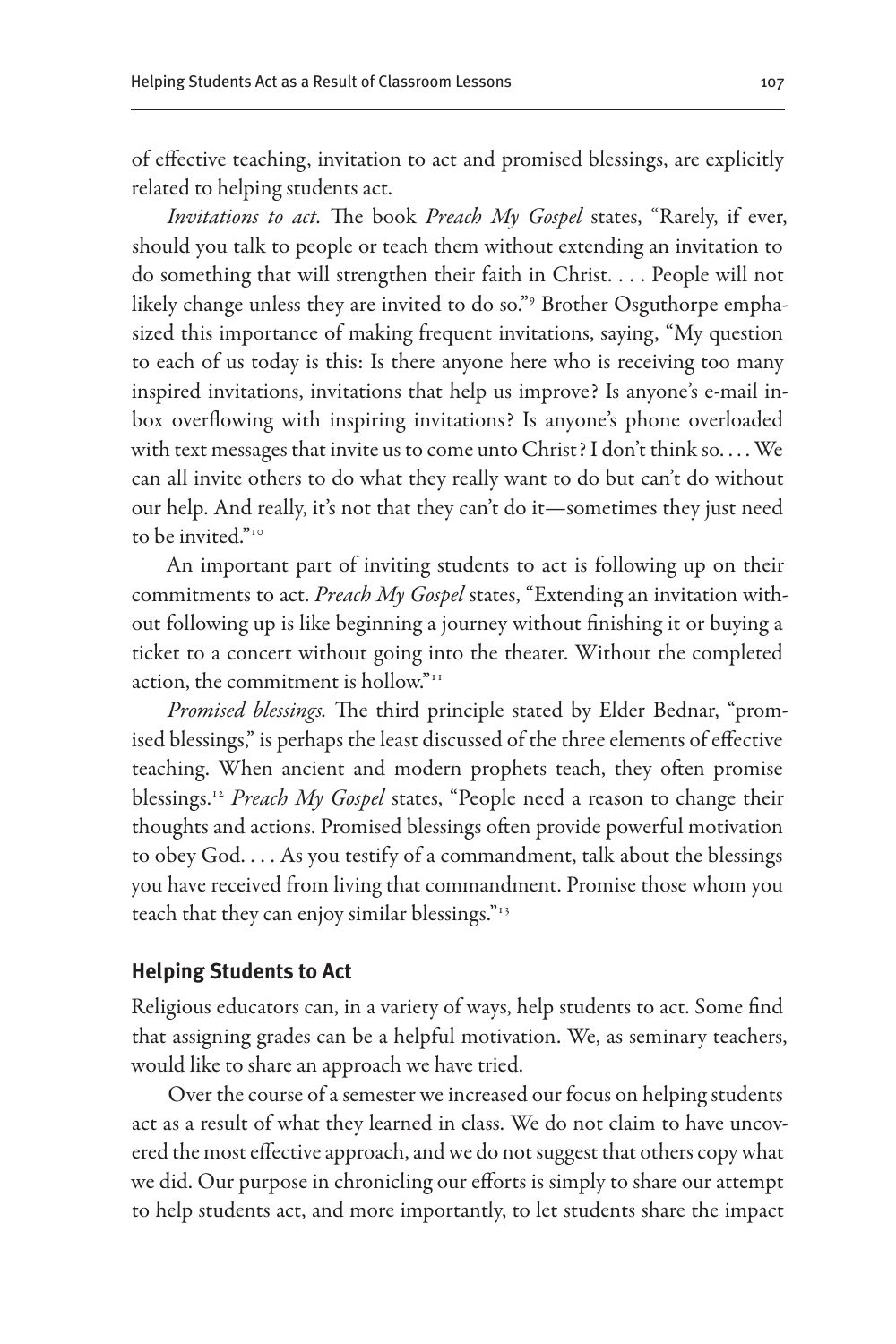it had on them. We hope that other religious educators will be able to use the principles that we discuss to develop their own ways of helping students act. Although our approach took place in a seminary classroom, we believe that religious educators in all settings will be able to adapt the ideas to the settings in which they teach.

We teach released-time seminary on a block (A-B) schedule. This means that we see our students two or three times each week. Together we teach eight classes. Our approach has been as follows:

When planning a lesson we would focus on the question, "What do we want our students to *do* as a result of the things they learn in this class?" Sometimes there would be one clear application; on other days there would be multiple. We called them "challenges" and would issue them at the end of every class.<sup>14</sup> We would often extend one specific invitation (e.g., "Find a way in the next forty-eight hours to stand as a witness of Christ") but also give students the option to choose their own challenge instead. We made sure that the last two minutes of class were reserved for making a clear invitation. Students were invited to write down this invitation or program it into their cell phones. At the beginning of the following class, students were given a 3  $\times$  5 card and had the opportunity to report on their challenge. Typically they put their names on the  $3 \times 5$  card, although they were told that if what they had done was personal, they could make their response anonymous or simply tell us it was personal. We found that rarely was the response so personal that the student chose to keep it anonymous. After students had reported in writing, they were given the opportunity to verbally report on their challenge by sharing with the class what they did and how they felt about it. This was an attempt to emphasize the promised blessings by having students hear from their peers how keeping commitments was helping them in their lives. Typically between one and five students would share their experience in applying the principle that had been taught in the previous class, and the whole process (including writing on the cards) usually took no more than five minutes of class time.

Table 1 illustrates statements about inviting, following up, and issuing promised blessings from *Preach My Gospel* and how we attempted to apply them in our classrooms.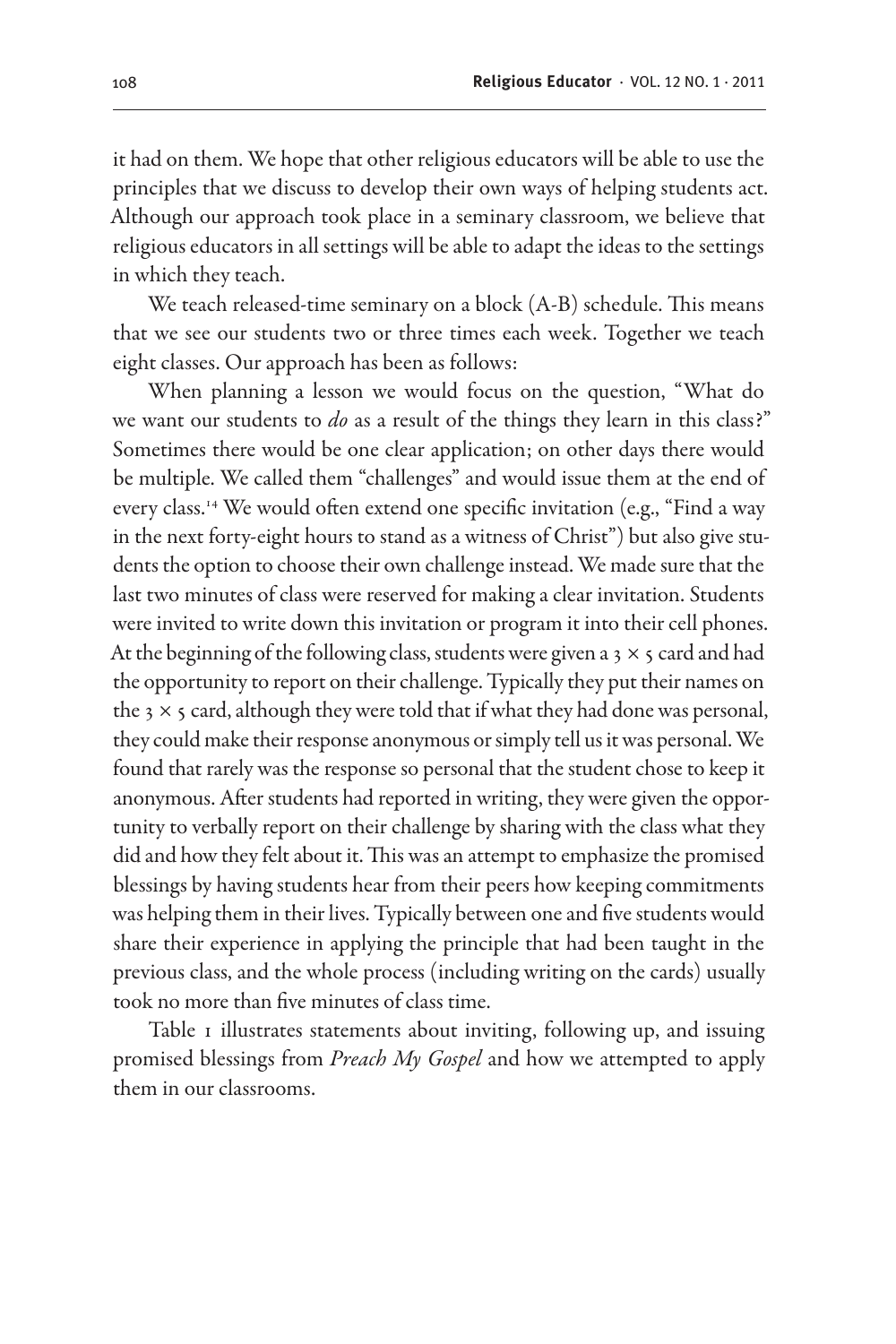# **Table 1: Applications of Statements from** *Preach My Gospel*

| <b>Statement from Preach My Gospel,</b><br>200                                                                                                                                                                                 | <b>Our Application</b>                                                                                                                                                                                                                                                                                                                                               |
|--------------------------------------------------------------------------------------------------------------------------------------------------------------------------------------------------------------------------------|----------------------------------------------------------------------------------------------------------------------------------------------------------------------------------------------------------------------------------------------------------------------------------------------------------------------------------------------------------------------|
| "Have them write their commitment on<br>something you leave with them, such as a<br>pamphlet or a card with your names and<br>phone number."                                                                                   | We gave students a sticky note or invited<br>them to tear out a piece of paper from their<br>notebook to remind themselves. Having<br>them write a note in their day planner or<br>program the invitation into their cell phone<br>was particularly effective. Students were<br>also given a wristband that said "I will go<br>and do" to help them remember to act. |
| "Make sure people know that you will make<br>brief, daily visits between teaching appoint-<br>ments. Explain that your purpose is to<br>support and help them. Give them an idea<br>of what you will do during those visits."  | We explained to students that these<br>invitations to act would be a regular part<br>of the beginning and end of each class. On<br>multiple occasions we shared prophetic<br>quotes regarding the importance of acting<br>as a result of what they learned in class.                                                                                                 |
| "Make specific notes in the Notes/To-do list<br>section of your planner to follow up<br>tomorrow on every commitment invitation<br>you have extended today."                                                                   | We made a note in our lesson plan or put a<br>PowerPoint slide into a presentation that<br>would remind us to follow up on the invita-<br>tion from the previous class.                                                                                                                                                                                              |
| "Help investigators identify the blessings<br>they have received as they have kept<br>their commitments. Especially help them<br>describe their feelings as the Spirit has tes-<br>tified of the truthfulness of the message." | We gave students opportunities to both<br>write down and vocally share what they<br>experienced when they acted on the invita-<br>tions. We often asked follow-up questions<br>such as, "How did you feel when you were<br>kind to your little brother?"                                                                                                             |
| "Compliment and encourage people who are<br>succeeding in keeping commitments.<br>Sincerely and frequently praise them."                                                                                                       | Students were complimented when they<br>shared with the class. Additionally, we<br>would sometimes pull students aside and<br>compliment them on what they had written<br>down on their $3 \times 5$ card or write them a<br>brief note of encouragement                                                                                                             |
| "Express concern and disappointment when<br>people fail to keep their commitments and<br>thus fail to experience the blessings."                                                                                               | When students consistently failed to act,<br>we talked to them privately or wrote them a<br>note to encourage them to act on what they<br>were learning in class.                                                                                                                                                                                                    |

## **Results**

We used two ways to measure how this practice of invitation and follow-up influenced students' actions. First, we administered a survey (see appendix)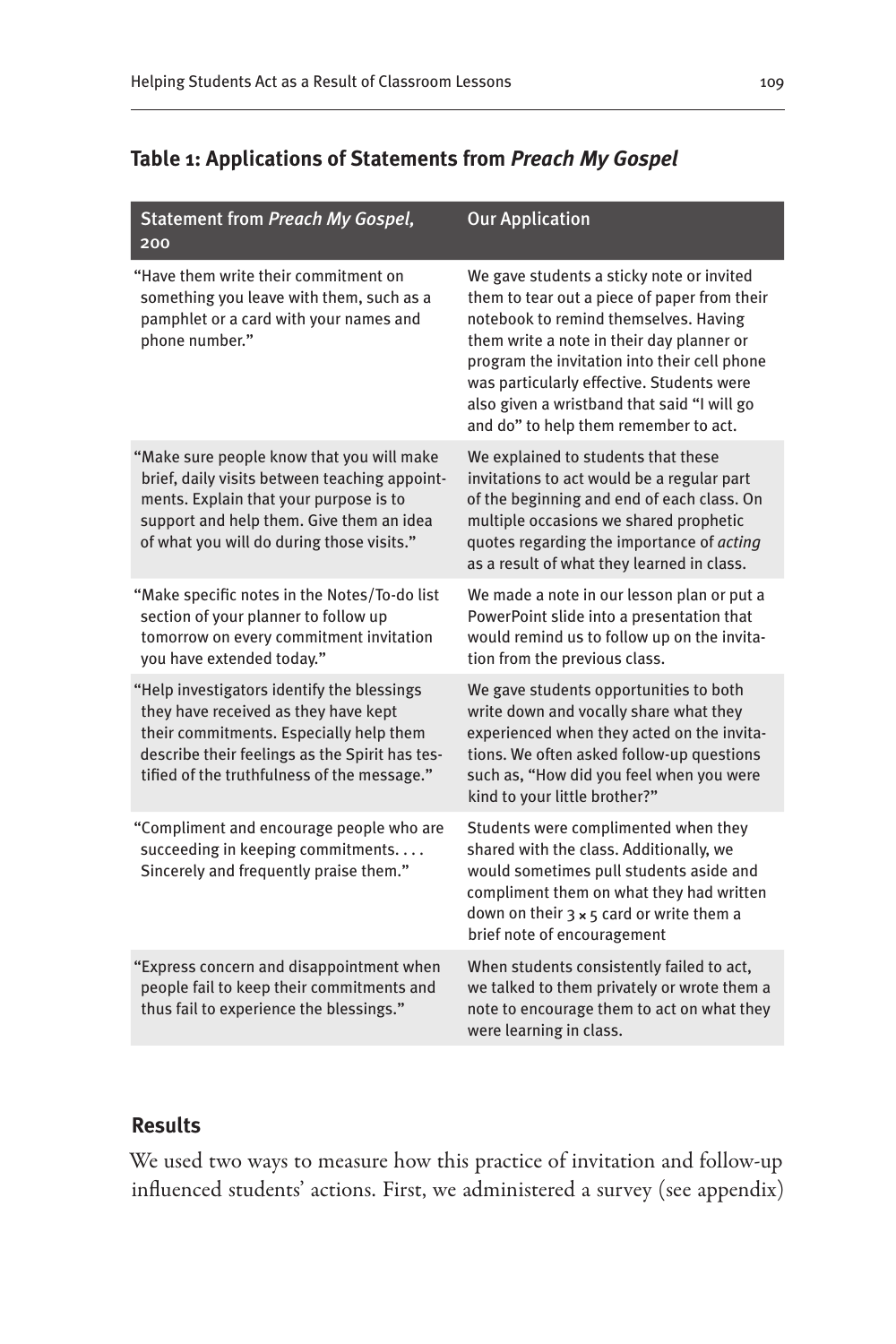to students at the end of the semester; and second, we kept track of student responses to the invitations to act.

In total, 203 students took the survey we administered. Eighty-six percent of these students said that receiving and reporting on these invitations helped them act on what they learned more than they normally would have. One student wrote, "I would have just gone on with my day and forgotten about seminary without the challenges. I even did that with challenges, but more often I was able to remember lessons because of challenges." Another student wrote, "Having a challenge makes me think about the lessons more often!"

Of the students surveyed, 88 percent said that receiving a specific invitation at the end of class was either "very helpful" or "somewhat helpful" in helping them act on what they had learned during class. Eighty-four percent said that reporting in writing in the next class was either "very helpful" or "somewhat helpful." Ninety-six percent of the students said that listening to other students say what they had done to fulfill the invitation to act was either "very helpful" or "somewhat helpful" in helping them act. A complete copy of the survey can be found in the appendix of this article.

In addition to the survey, we saved the  $3 \times 5$  cards on which students responded to the challenges. This was both to keep track of how many students acted on the invitations and to collect qualitative data to see the students describe their experiences with acting on principles discussed in class. The number of students who successfully completed challenges varied from class to class and also from invitation to invitation. For example, in one class only 11 percent of students took the invitation to visit the general conference website (http://lds.org/generalconference) to reread a conference talk. In this same class 88 percent of students completed the invitation to "do something this Christmas season that would more fully invite the Spirit of Christ into your life." Apparently some challenges were easier to complete than others.

One class focused on the importance of righteous traditions. Students were invited to start or strengthen a good new tradition or stop a bad tradition. This invitation was given just before a weekend so students had multiple days to act on it. What follows are responses from several members of one class. All comments are transcribed here as written down on the students'  $3 \times 5$  cards, with the exception of minor correction of spelling or grammatical errors and changing of students' names.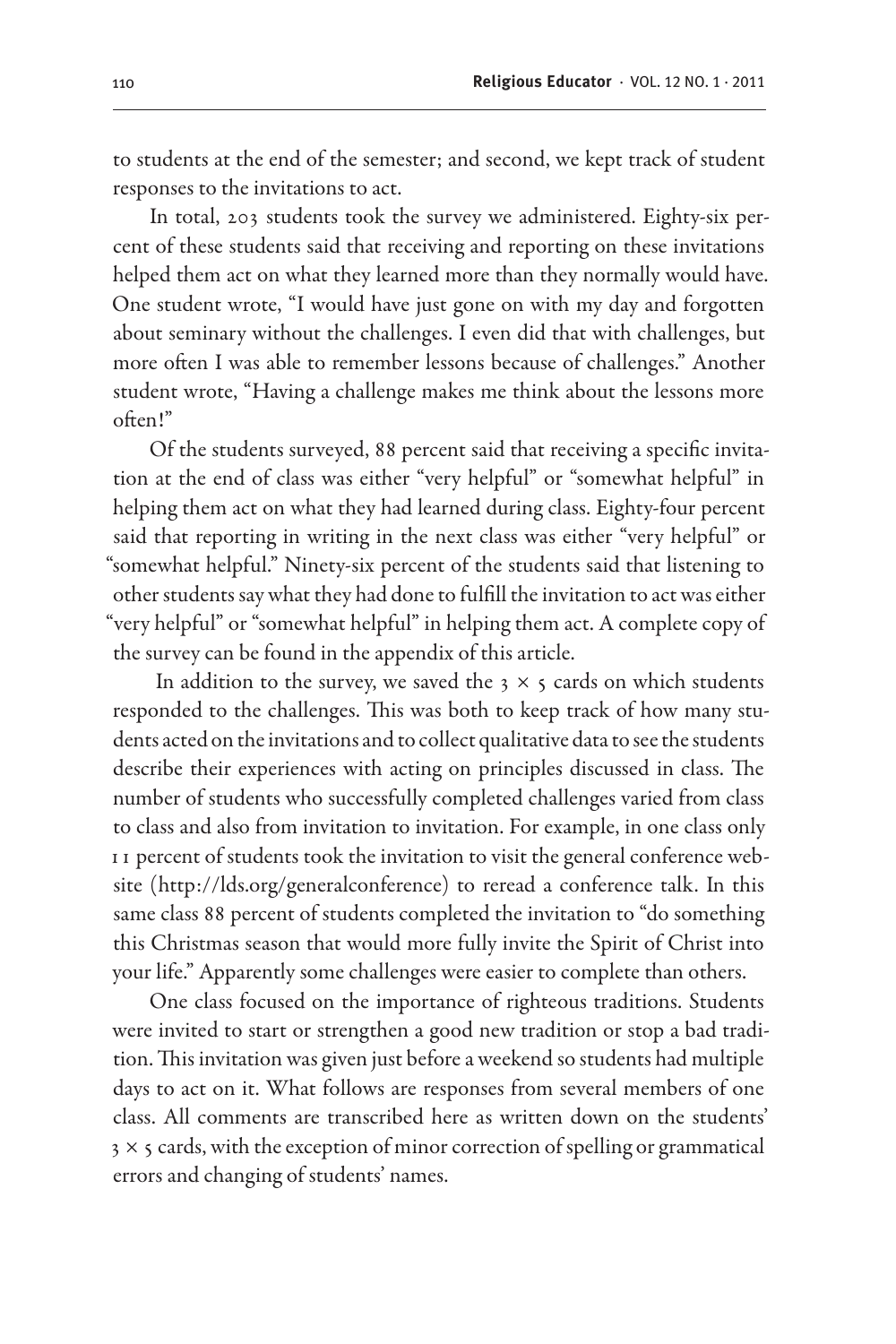- I've never really started the tradition of reading the scriptures every day. But now that I have, I hope to continue it for the rest of my life. Although I'm not perfect and have missed a few days, I am back on track again. It's become a great tradition.
- I used to fall asleep in seminary all the time because I felt that I could because not listening would not affect my GPA. I am stopping this altogether and will not sleep in class.
- I started a good tradition because of Maria. I began to pray on my knees and *only* on my knees. I had a bad tradition of kneeling by my bedside and flopping half of my body onto the bed and would end up falling asleep. I now only kneel, and it helps my prayers out a lot. One tradition I want to pick up on is one Chelsea does: every Sunday she writes letters to people. [It is interesting to note that when the author of this statement references Maria and Chelsea, he is referring to things they verbally shared with the class regarding previous challenges.]
- • I had a tradition of skipping Sunday School. I went, and I am not sure of what is to come because of that, but I am glad I went.
- I always did my homework on Sunday, and that was something I wanted to stop. So this week I did all my homework Saturday, and Sunday was so peaceful.
- I put a set of scriptures next to my bed to make sure I wouldn't forget to read them.
- • I've started going to church (or at least trying to) thirty minutes early. And last Sunday I was there forty-five minutes early.
- • I started reading my scriptures at night because I have no time to in the morning. I am also starting to say my personal prayers. It has made me feel whole. I love that feeling.
- I decided to start a tradition to serve someone every day. Yesterday I gave someone a ride home. Although holding doors is great, I want to try and do things that will significantly bless the lives of the people I serve.
- My bad tradition was not always helping my family and saying my things were more important. But I put others before myself this week, and I realized that's what I should be doing.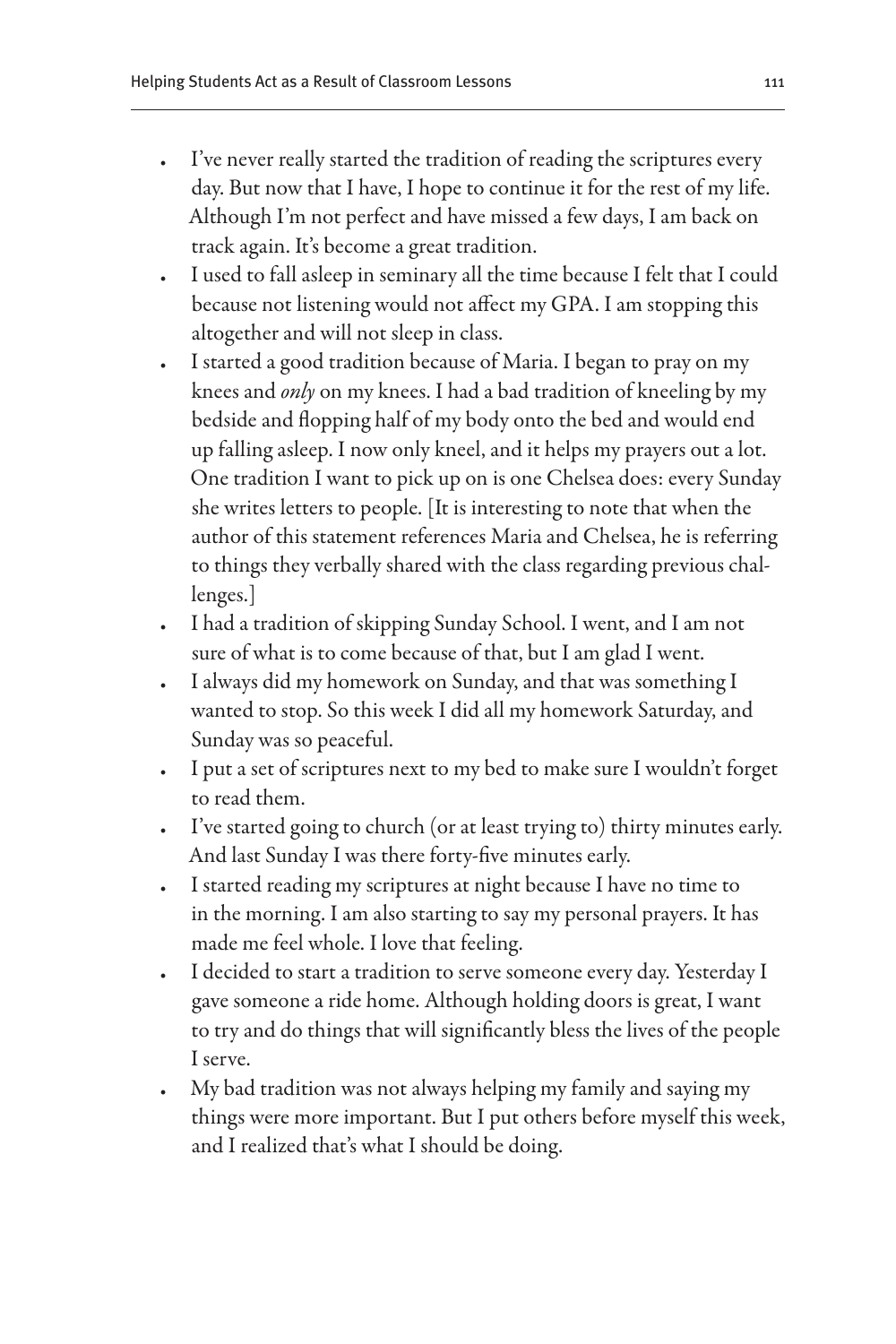Of course, not all responses were helpful or successful. For example, a student wrote:

I totally forgot. I've been so busy with relatives coming over and stuff. I guess my bad tradition is not fully doing the challenges.

Some invitations to act occurred multiple times throughout the semester. For example, one theme we looked for was how prophets in the Book of Mormon pray. At various times we found principles such as praying for others, including enemies (see 1 Nephi 1:5; 2 Nephi 33:3; Enos 1:11), praying with *all* your heart (see 1 Nephi 1:5; Enos 1:2), kneeling to pray (see Enos 1:4), and praying in a special place (see 1 Nephi 17:7; 18:3; Enos 1:3). The following are responses that came from students in different classes as they responded to invitations (given at various times) to "pray like a Book of Mormon prophet."

- My challenge was to make all my prayers "mighty prayers." I never realized how I just recite my prayers instead of really thinking about what I'm saying. I feel like this really helped.
- I tried to follow the example of Enos to pray for myself, friends, and enemies. It made it easier to focus on what I was saying.
- • I prayed in my backyard, in a special place. It was *way* cool. There were no distractions and it was very fulfilling.
- I prayed for the first time in two weeks, and I prayed on my knees instead of in my bed.
- I prayed last night with my family, and I said the prayer. I prayed about things I've never prayed about before, and when I finished I felt very humble.
- I did pray like a prophet, and it was like I was talking to God on the phone, as in I could feel it stronger. And I knew he was listening.
- I've been praying on my knees lately. I used to just turn over in bed but not anymore. I've also been praying more for the kid that stole my iPod.
- I prayed for the person that cut me off in traffic—and for the two people I accidentally cut off. It helped me to not get angry.
- A lady at my ward lost her keys. I helped her but we couldn't find her keys. Then she went back to her car. While she was walking, I knelt in a room and prayed for her to find her keys. Then I walked outside to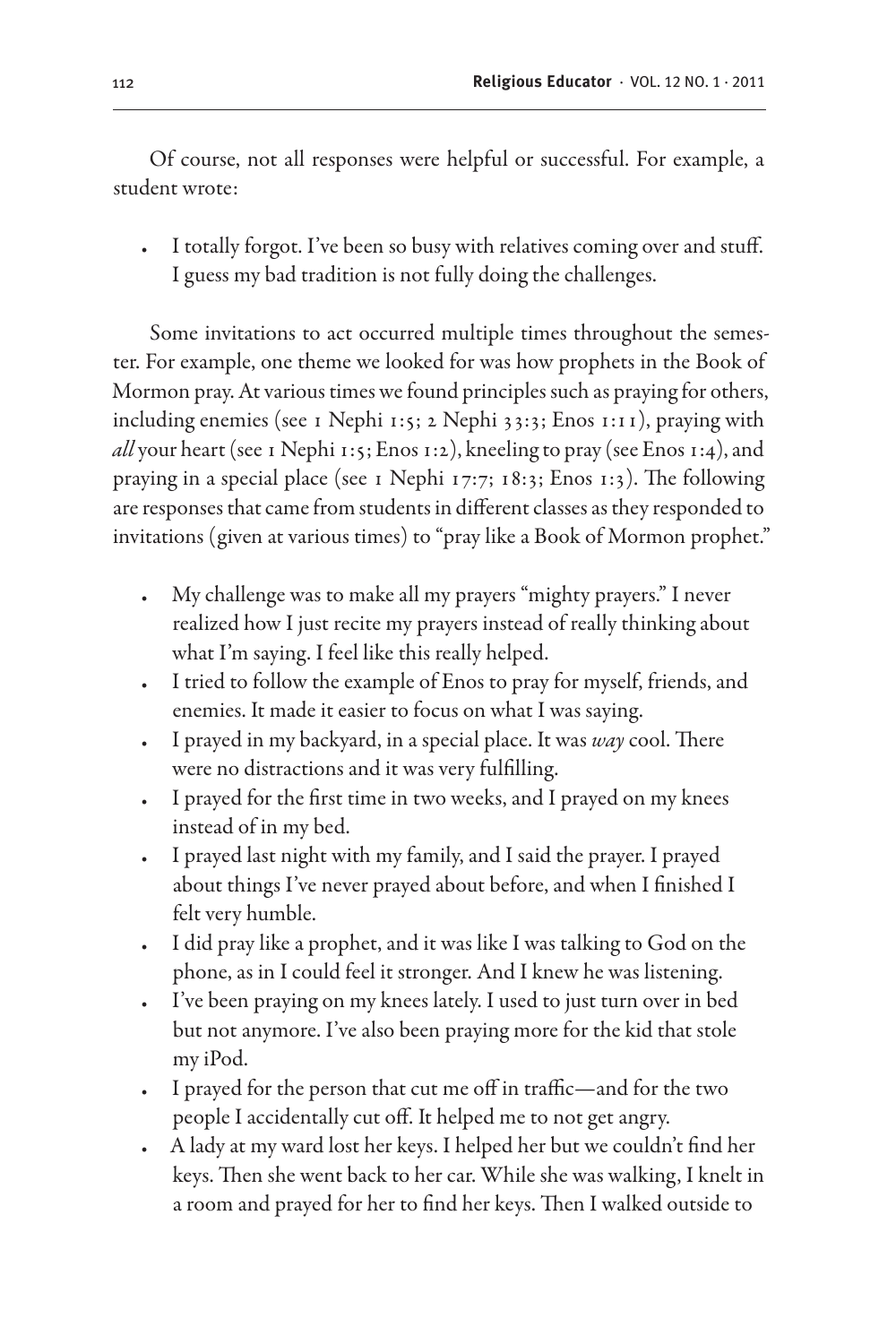see what had happened. She found her keys. So because of my prayer for her, she found her keys.

- I have been kneeling for the first time, and my prayers have been a ton better.
- I took the challenge to pray vocally. I found that I stayed focused more, and I could feel the Holy Ghost.
- I prayed like a prophet. I went to the Jordan River Utah Temple and prayed and listened!

#### **Benefits Seen**

We noticed several benefits from our focus on inviting students to act. Significantly, it appears that this approach helped students act and consequently helped principles taught in class sink deeper into their hearts. We believe that hearing students talk about how fulfilling an invitation to act had blessed their lives encourages other students to act. In addition, reading the students' responses from the challenge helped us get to know each student more personally and also alerted us to students who needed extra attention.

One difficulty associated with the system we implemented was that it took planning to make sure we had a specific invitation for the students and followed up with them. But the reality is that it did not take too much time, and we felt that issuing and following up on invitations to act was helping us with a core purpose of gospel teaching—"to inspire the individual to think about, feel about, and then do something about living gospel principles."<sup>15</sup>

Another difficulty with the approach we took was that it was sometimes hard to tell if students had done something as a result of the invitation or if they were writing down things they would have done anyway. For example, if there had been an invitation to serve others, when students came to class the next day and wrote down, "I set the table for my sister," it would be hard to tell if they consciously did that as a result of the seminary challenge. Ultimately we determined that it was not bad for students to fulfill the challenge unconsciously, and that having the time to write about it the next day could solidify in their minds the blessings that came as a result of that action.

We found that the consistency of issuing and reporting on invitations to act helped the students fulfill them. At first, many students forgot; however, as they began to sense that it was an ongoing part of class, more students remembered. We also believe that having students write their names on the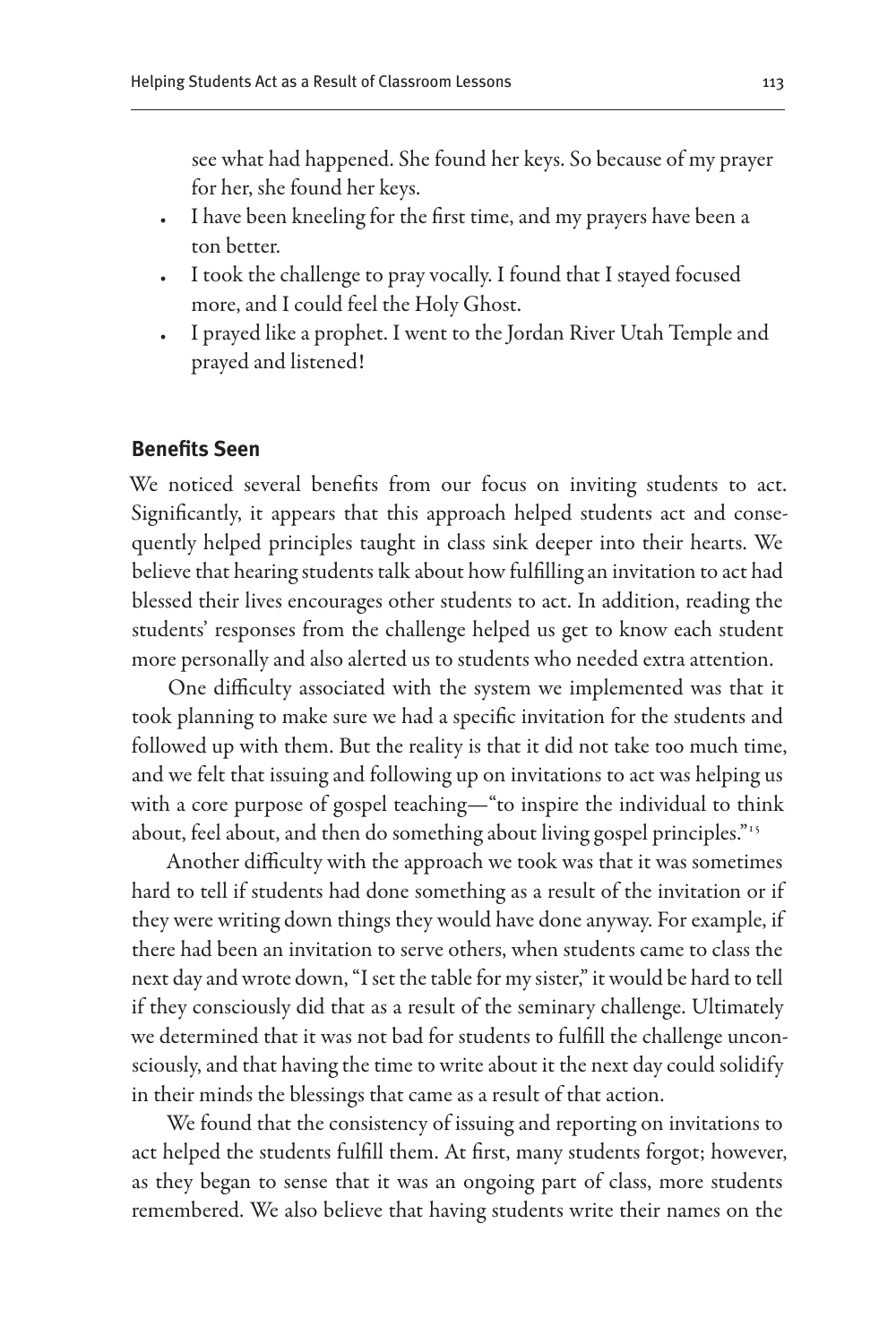$3 \times$  5 card increased the accountability students felt. There are many ways our approach could be improved. For example, we could have involved parents by letting them know about the invitations we were giving. Another approach we did not try that might have been effective was having students send each other text messages as reminders to accomplish the challenges.

#### **Conclusion**

One of the most important things religious educators can do is invite students to act on the doctrines and principles presented in class. Elder David A. Bednar discussed the importance of helping people act in terms of parentchild relationships. Consider how the following quotation could be applied to the teacher-student relationship:

We put way too much importance on what we say. We think that by telling people things that somehow that will connect and get inside. My observation is that the role of a parent [teacher] includes talking and telling, but it extends beyond that to inviting a child [student] to act in accordance with truth. And only when the child [student] acts in accordance with the truth that has been explained or taught can the child [student] come to know for himself or herself the truthfulness of what they have heard and what they are doing. . . . It's only when in that process of communicating, loving, and working with a child [student] you help them act in accordance with truth that they get it for themselves. It moves from their head to their heart.<sup>16</sup>

We hope our attempts to invite students to act can assist other teachers in helping their students act as a result of doctrines and principles taught in class. We believe that as principles of invitations and promised blessings are implemented, more students will act as a result of what they learn in class and this action will help the gospel penetrate their hearts and lead them to increased conversion.

#### **Appendix: Survey**

What follows is the survey administered to the students as well as the quantitative results. The qualitative responses are not included due to space requirements; however, they can be obtained by contacting the authors of this paper.

#### **Survey about "The Challenges"**

This semester we have focused on the importance of taking action as a result of what we learn in class. We want to know if the things we have done have been helpful to you. Please honestly answer the following questions: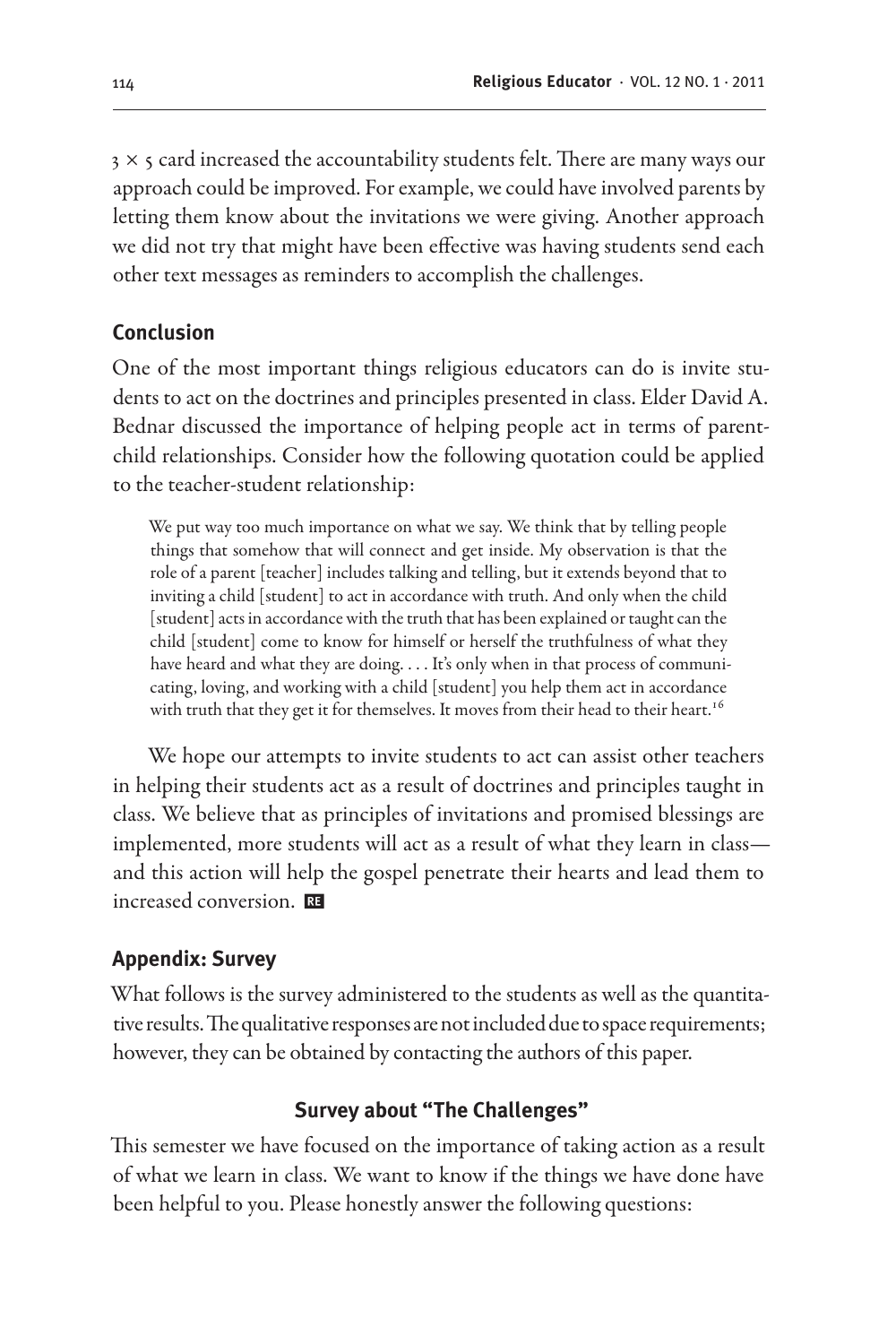1. How helpful were each of the following activities for you in terms of helping you *to act* on what we learned in class?

# a. Receiving a specific challenge at the end of class of something you could do.

|    | i.   |                                                                                       |
|----|------|---------------------------------------------------------------------------------------|
|    | ii.  | Somewhat helpful 46%                                                                  |
|    | iii. | Not very helpful10%                                                                   |
|    | iv.  |                                                                                       |
|    | V.   | No answer $\ldots \ldots \ldots \ldots \ldots \ldots \ldots \ldots \ldots \ldots 1\%$ |
| b. |      | Having the opportunity to give yourself your own "personal                            |
|    |      | challenge."                                                                           |
|    | i.   |                                                                                       |
|    | ii.  | Somewhat helpful 44%                                                                  |
|    | iii. |                                                                                       |
|    | iv.  |                                                                                       |
|    | V.   | Did not give myself personal challenges5%                                             |
|    | vi.  | No answer $\dots \dots \dots \dots \dots \dots \dots \dots \dots \dots 1\%$           |
| c. |      | Writing down the challenge on a piece of paper or typing it                           |
|    |      | into your cell phone to help you remember it.                                         |
|    | i.   |                                                                                       |
|    | ii.  | Somewhat helpful 33%                                                                  |
|    | iii. | Not very helpful12%                                                                   |
|    | iv.  | Not helpful 3%                                                                        |
|    | V.   | Did not write challenges to remind myself6%                                           |
|    | vi.  | No answer $\dots \dots \dots \dots \dots \dots \dots \dots \dots \dots 1\%$           |
| d. |      | Reporting in writing on a $3 \times 5$ card during the next class.                    |
|    | i.   |                                                                                       |
|    | ii.  | Somewhat helpful 42%                                                                  |
|    | iii. | Not very helpful12%                                                                   |
|    | iv.  | Not helpful 3%                                                                        |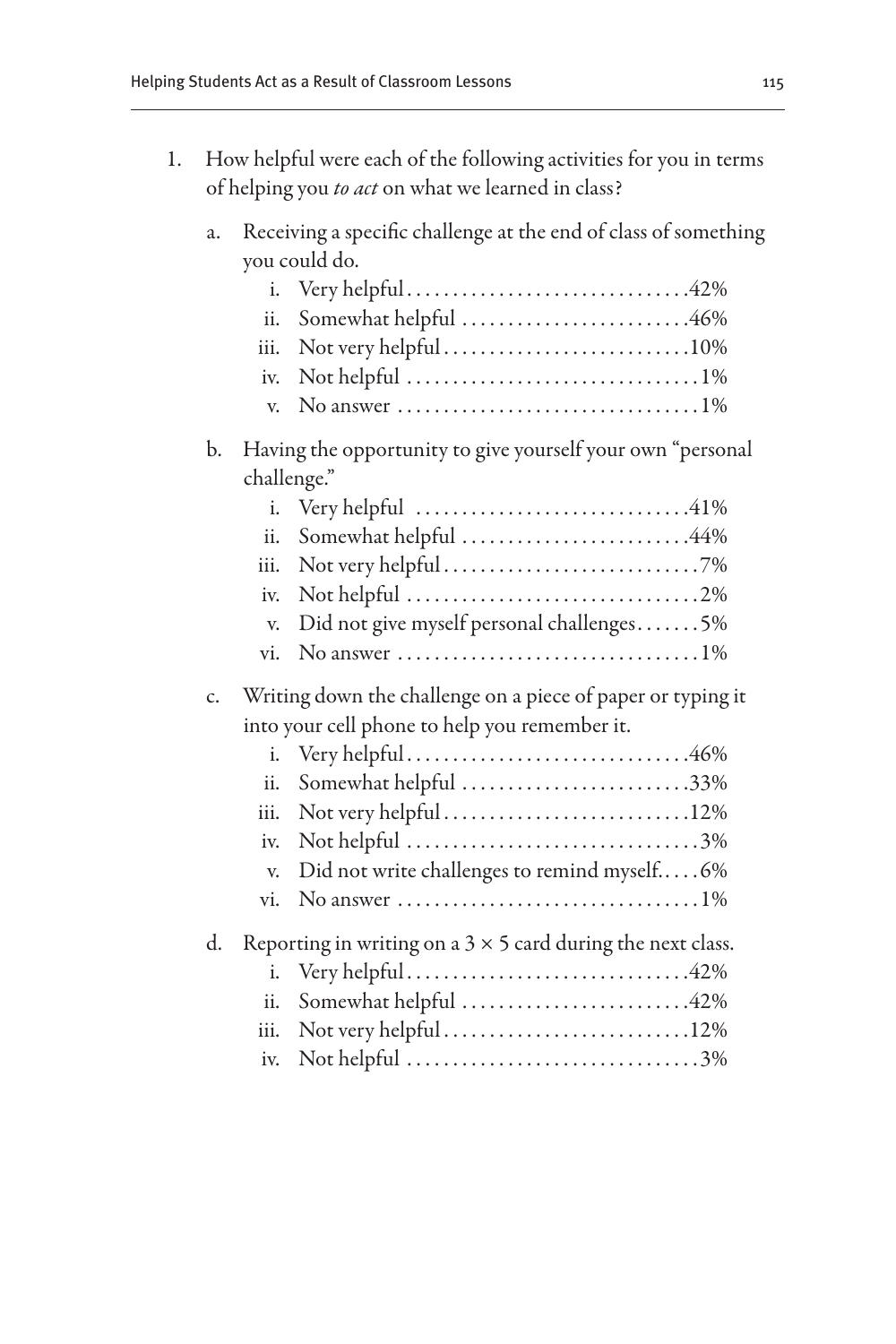| challenge.        |                                                                |  |
|-------------------|----------------------------------------------------------------|--|
|                   |                                                                |  |
| ii.               | Somewhat helpful 32%                                           |  |
| 111.              |                                                                |  |
|                   |                                                                |  |
| V.                | Did not make comments about what I did  9%                     |  |
| f.                | Listening to what other students have done with the challenge. |  |
|                   |                                                                |  |
| $\overline{11}$ . | Somewhat helpful 29%                                           |  |
| iii.              | Not very helpful3%                                             |  |
|                   |                                                                |  |
|                   |                                                                |  |

e. Making comments in class about what you had done with the

## 2. Do you think that the process of receiving and reporting on challenges helped you to act on what we were learning more than you normally would have?

| Note: 1.5% wrote in "maybe," and 1.5% gave no answer. |  |
|-------------------------------------------------------|--|

- 3. Was there one challenge that was most meaningful for you? If so, what was it and why was it so meaningful?
- 4. How could we improve the process of giving and reporting on challenges so that you would be more likely to act as a result of what we discuss in seminary?

#### **Notes**

<sup>1.</sup> Thomas S. Monson, in Conference Report, October 1970, 107.

<sup>2.</sup> Monson, in Conference Report, October 1970, 108.

<sup>3.</sup> Howard W. Hunter, in Conference Report, April 1967, 115–16.

<sup>4.</sup> Kim B. Clark, Seminaries and Institutes of Religion Satellite Broadcast, August 2009, 2.

<sup>5.</sup> David A. Bednar, "Gain Spiritual Intelligence," devotional address given at Ricks College, September 9, 1997; emphasis in original.

<sup>6.</sup> Bednar, "Gain Spiritual Intelligence"; emphasis in original.

<sup>7.</sup> Russell T. Osguthorpe, "Teaching Helps Save Lives," *Ensign*, November 2009, 15.

<sup>8.</sup> For example, President Boyd K. Packer has taught, "True doctrine, understood, changes attitudes and behavior. The study of the doctrines of the gospel will improve behavior quicker than a study of behavior will improve behavior." "Little Children," *Ensign*, November 1986, 17. Elder Bruce R. McConkie wrote, "Since it is impossible for a man to be saved in ignorance of God and his laws, and since man is saved no faster than he gains knowledge of Jesus Christ